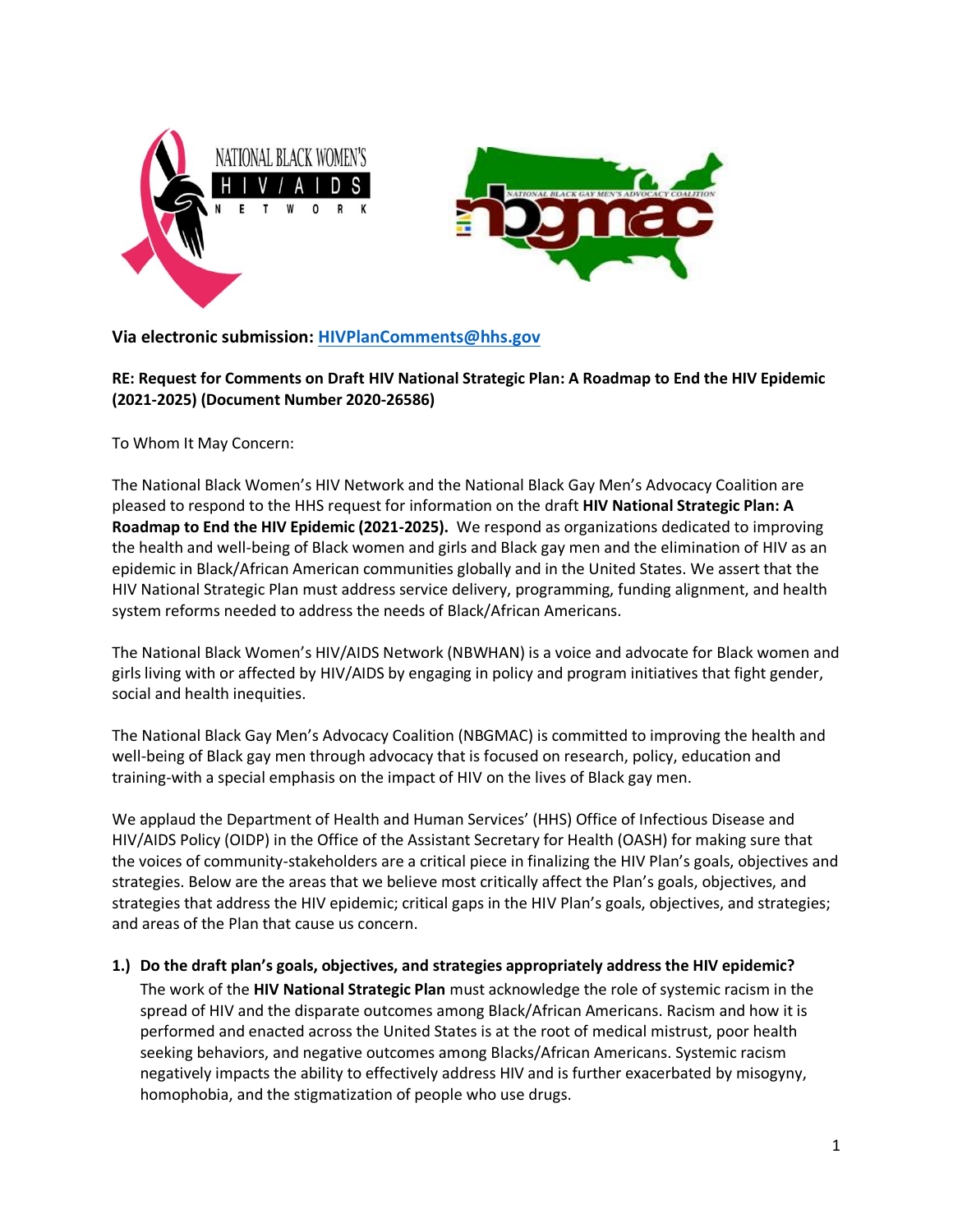The 'stability' in the annual number of newly diagnosed HIV cases should also be seen through the lens of systemic racism and the misalignment of resources and access to services that exacerbate the disparities and negative health outcomes for Black/African Americans.

NBWHAN and NBGMAC support the goal of ending HIV as an epidemic by 2030 and the reduction in new infections by 75% by 2025. We are also clear that a plan that merely provides new resources to the same entities that have administered the epidemic to its current stage is not only insufficient, but ignores their role and complicity in the barriers to access and mistrust of public health systems that continue to hampered our efforts to date.

NBWHAN and NBGMAC support status neutral approaches to HIV prevention in Black communities to reduce stigma and resistance to HIV knowledge, testing, preventive services, and care.

COVID-19 is discussed most frequently as a challenge to be addressed in the context of HIV. It has disrupted our service delivery systems and caused our federal, state and local governments to collaborate, innovate and demonstrate flexibility and agility that will serve us well in the future. Policies and practices that have been relaxed and modified to address COVID-19 restrictions should not be restored without thorough examination of the benefits that may accrue to individuals living in rural, exurban and urban geographically isolated areas. Concerns about privacy must be weighed and considered in the review.

# **2.) Are there critical gaps in the HIV Plan's goals, objectives, and strategies? If so, please specify the gaps.**

Discussion of partnerships must address the role of community-based organizations (CBOs) on the front lines of the HIV epidemic and the direct services they provide. Frontline workers must be acknowledged and supported in their critically important efforts with dedicated sustained resources.

**Recommendation:** *Revise Objective 1.1* to ensure HIV messaging and school-based health education is affirming to all individuals, including lesbian, gay, bisexual, transgender, and gender nonconforming individuals. Additionally, the corresponding strategy, 1.1.1, should prohibit messaging that is fear-based or judgmental and that promote abstinence-only based education (referred to as sexual risk avoidance education).

**Recommendation:** *Revise Objective 1.3 Expand and improve implementation of effective prevention interventions, including treatment as prevention, PrEP, PEP, and SSPs, and develop new options-(Page 31).*

These interventions must be available to people who need them in a variety of traditional health care and public health settings as well as nontraditional settings. Public health and health care systems can better meet the HIV prevention needs of the people they serve by developing or adopting culturally competent and linguistically appropriate approaches and policies to service design and delivery. **Some examples include: expansion of resources for community-based organizations that have increased their medical capacity either in-house, or through partnership with health departments and clinical providers (Shapatava, 2018)**, and the development and adoption of models that allow for low-barrier access to prevention and supportive services such as expanded service hours, drop-in appointments, telehealth, peer navigators, community health workers, and co-located service delivery.<sup>75</sup>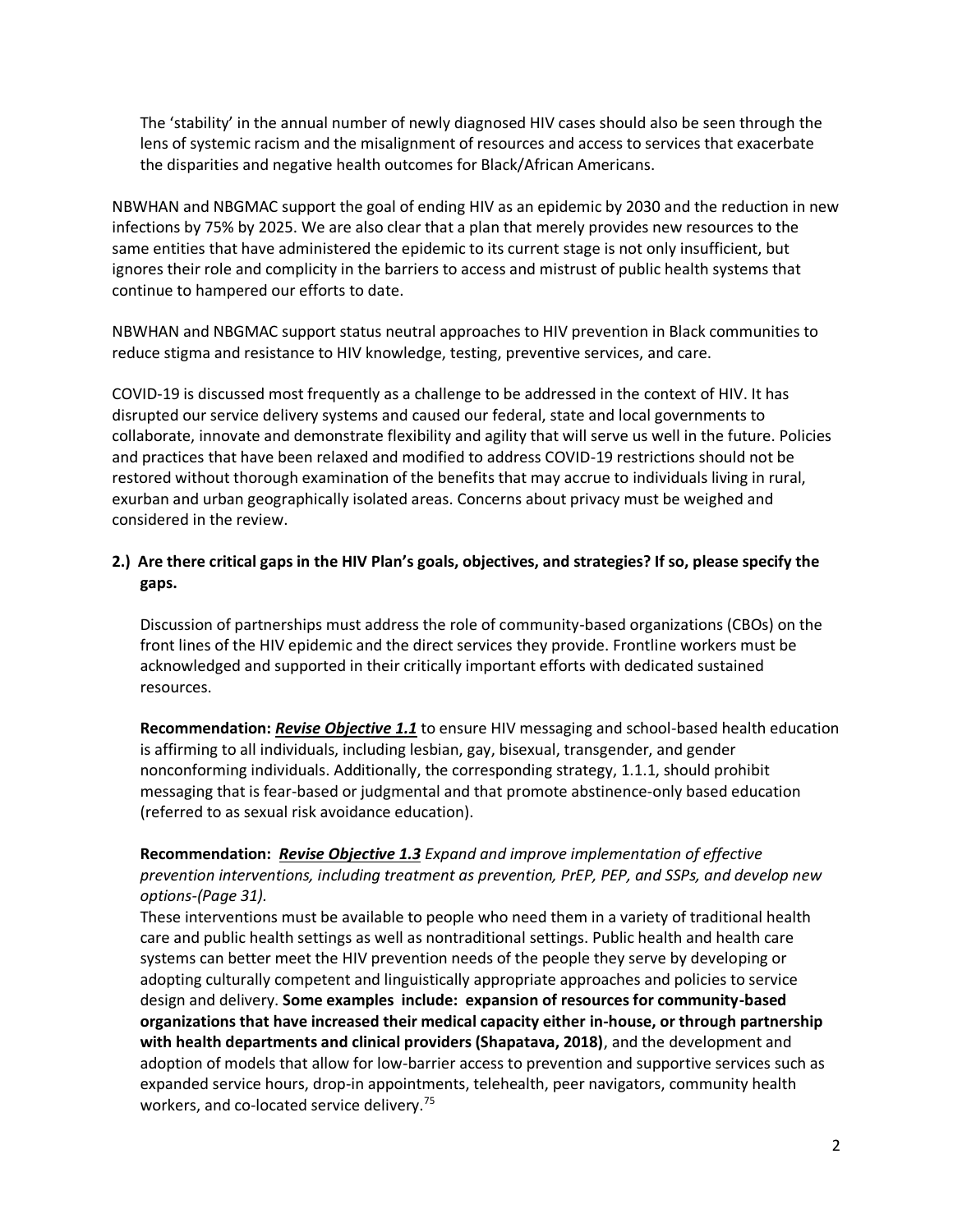Schools can offer on-site sexual health services through their own health care infrastructure, such as school-based health centers (SBHCs) and school nurses or can establish referral systems to community partners to provide services, such as periodic, school-wide HIV screening events or mobile clinics. Policy and other systemic changes can support this work and are often cost-neutral or cost-saving.

**Proposed New-BOX Under Goal 2:** Community-based organizations are justly admired for their passionate commitment to the mission and inventive approaches to addressing urgent social problems. Because of their accessibility, history, and credibility in the community, CBOs are recognized and remain important partners in providing comprehensive high-impact HIV prevention services (CDC 2020). Consequently, the successes that CBOs have demonstrated in addressing the social issues have reoriented their organizational focus to better fit within the realm of a treatment as prevention approaches by increasing their medical capacity (Shapatava, 2018) to provide U=U, PrEP, and PEP services either internally or externally to the organization.

The effect of poverty as a distinct and independent driver of the HIV epidemic must be explicitly acknowledged. Persons at risk for HIV and those living with HIV are over-represented among those living at less than 100% of the Federal Poverty Level.

**Recommendation:** *Revise Objective 1.4* to include the importance of training a workforce inclusive of paid-peer base employees to fully address stigma and ensure culturally responsive care to individuals living with HIV, not diagnosed or out of care.

**Recommendation:** *Revise Goal 1: [add] 1.5* to remediate historical and systemic barriers based on race, gender and gender identity in public health systems that deny people vulnerable to HIV acquisition services , resulting differential care and treatment, and further stigmatizes HIV in disproportionately impacted communities.

## **Goal 2: Improve HIV-Related Health Outcomes of People with HIV**

**Recommendation:** *Include in the Challenges Section* (Page 36), ensure efforts to address the needs of persons living with HIV (PLWH) over 50. Specifically, address racial/ethnic disparities and support a comprehensive model of care inclusive of biomedical, behavioral, and social interventions for women living with HIV over 50.

**Recommendation:** *Revise the introduction to Objective 2.2* to include language that ensures that data-to-care models are responsive to the needs of clients and allows for reduction in data entry and additional administrative burden for providers and consumers.

**Recommendation:** *Revise Objective 2.3* to include a new strategy to protect and expand the Affordable Care Act. The ACA has provided people with HIV and those at risk of HIV better access to health care and more health insurance options through protecting people with pre-existing conditions, mandating essential benefits (prescription drugs, lab tests), and broadening Medicaid eligibility.

**Recommendation:** *Revise Objective 2.4* to include support services, such as income, housing, employment, substance use, and mental health service providers.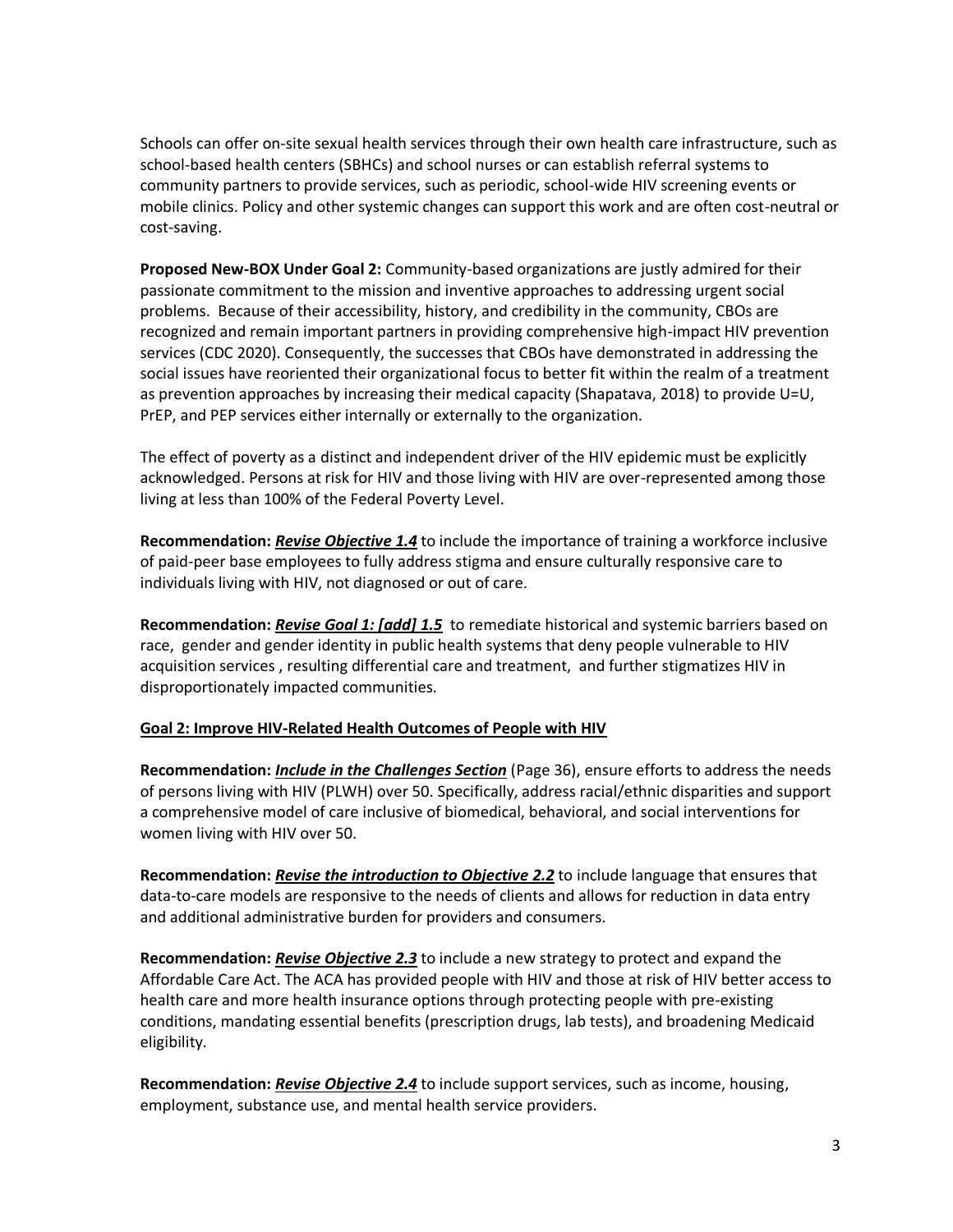## **Goal 3: Reduce HIV-Related Disparities and Health Inequities**

**Recommendation:** *Revise the indicators and objectives for Goal 3* to allow for intersectional identities which put persons at higher risk of poor health outcomes. These include populations such as black and Latino men who have sex with men, black and Latino transgender women, black persons over 50, women over 50, and foreign-born sex workers. Ensuring that funding, programs, and services are responsive and sensitive to experiences of intersecting identities will help to reduce inequities and End the Epidemic.

**Recommendation: Revise** *Objective 3.1* to include "race, sex, gender identity, ethnicity, religion, disability, socio-economic circumstance, sexual orientation, and involvement in the sex trades" as these factors contribute to increased risk for HIV diagnosis and poor health outcomes.

# **Goal 4: Achieve Integrated, Coordinated Efforts That Address the HIV Epidemic among new Partners and Stakeholders**

**Recommendation:** To better support strategies 4.4.1 and 4.4.2, federal, state, and local public health experts should employ the use of translational, implementation, and communication science research in their public health program planning so that they are used in all aspects of programs and not primarily focused on smaller research projects to maximize the reach and dissemination of evidence informed interventions.

The use of translational, implementation, and communication science will serve to innovate healthcare and support services. Governmental and academic partnerships should be further developed to support the use of translational, implementation, and communication science for larger implementation of models of care in public health to maximize the dissemination and use of evidence-based models of care. All such efforts must implore a diversity of institutions, researchers, community-based partners and innovative methods with experience in African American and other Black populations.

3.) **Do any of the HIV Plan's goals, objectives and strategies cause concern? If so, please specify the goal objective, or strategy and describe the concern regarding it.** 

### **I. INTRODUCTION (Page 12) A. HIV Epidemic: Progress to Date**

• **Policy changes ensure that federal money follows the epidemic.**

*Concern:* Federal resources were redirected to regions with no ability to ensure that programs defunded by federal funding were able to be maintained, leaving people living with HIV in care, and those vulnerable to HIV in those jurisdictions at risk. The lack of accountability plans to ensure the continuity in ongoing care for those individuals is sustained in those jurisdictions is unethical, and inconsistent with a stated goal of ending HIV as an epidemic.

• **The advent of pre-exposure prophylaxis (PrEP) has increased options for HIV prevention.**  *Concern:* Despite proven efficacy and an A rating from the USPSTF, PrEP has not been successfully implemented in Black women's communities nor in Black gay men's communities. The disparity in uptake can be attributed to the lack of commitment to ensure that clinical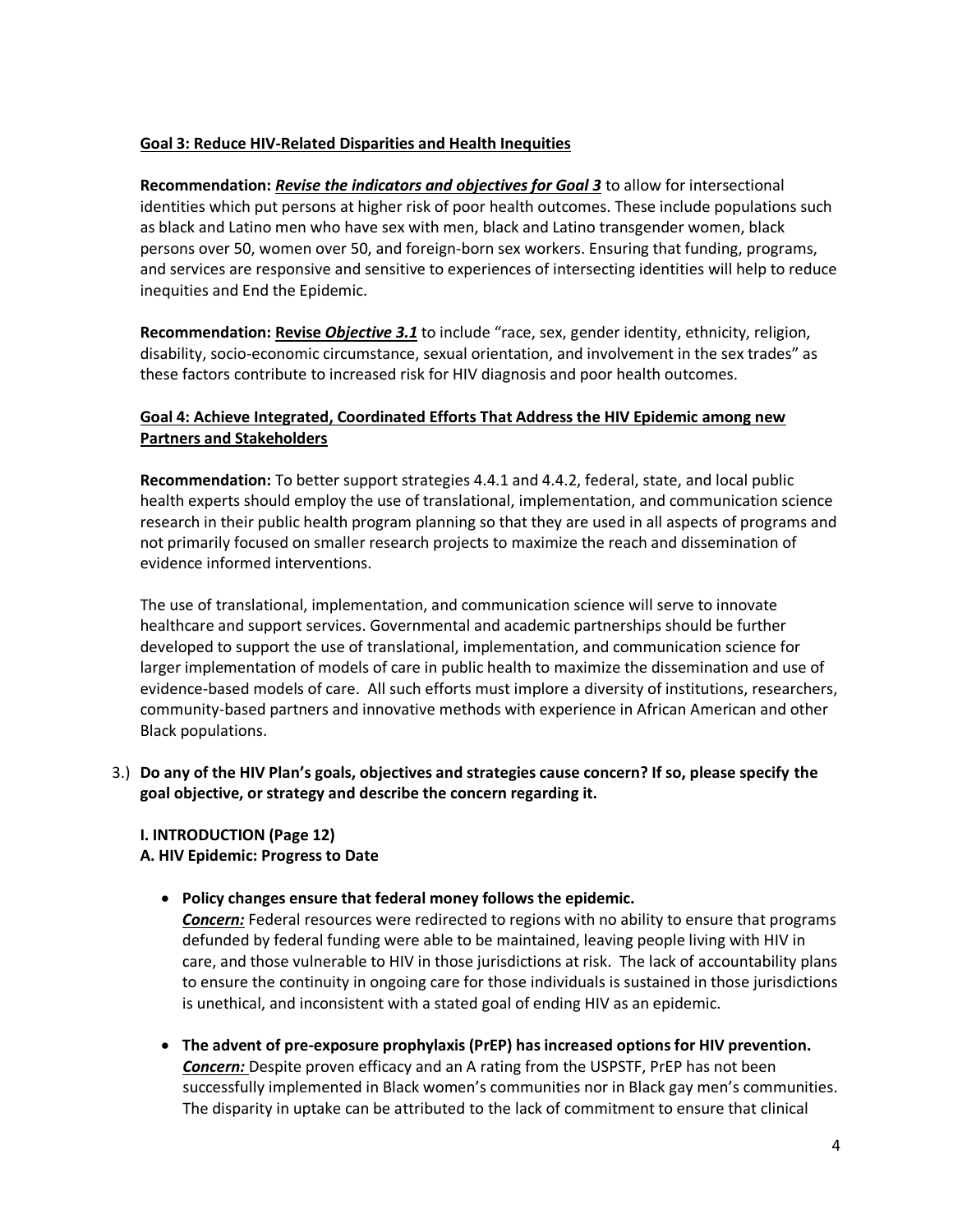trials were proven to show efficacy in Black women, and that educational and service resources were not provided explicitly to Black community based organizations in Black communities most in need of support. The National Institutes of Health has not invested in prevention research clinical trials to prove efficacy in Black women, and effective implementation science has not been done to determine the best modalities to successfully implement PrEP in Black gay men that promotes adherence.

- **Strategic investments by the National Institutes of Health (NIH) in research advanced efforts toward new prevention tools, next-generation therapies, a vaccine, and a cure.**  *Concern:* The NIH has not invested sufficiently in research designed to determine the most effective strategies to engage and retain Black men, women, and children in NIH sponsored research trials. All NIH funded clinical trials must be designed to engage these populations where feasible. The NIH investments have not demonstrated a sufficient commitment and interest in addressing the HIV epidemic in the United States. A thorough review of the NH portfolio to ensure that it is aligned with the HIV epidemic and to ensure equity is essential.
- **The Ending the HIV Epidemic (EHE) initiative was launched in 2019 as a bold plan that aims to end the HIV epidemic in the United States by 2030. EHE is the operational plan developed by agencies across the U.S. Department of Health and Human Services (HHS) to pursue that goal.**

*Concern*: The EHE was conceptually flawed in its construction because it ignores the critical role housing programs at HUD and education programs at the Department of Education must play in the elimination of HIV. The lack of safe, and affordable housing is a structural barrier that directly impacts both acquisition of HIV and the ability to access and adhere to treatment regimens as well as has a negative impact on mental health which further exacerbates negative outcomes. The Dept of Education has failed to implement comprehensive sexual education in public schools from elementary through high school. Children who are left uninformed about bodily function, sexuality, and the spectrum of sexual orientations and identifies, are vulnerable to HIV. They deserve skills to negotiate decision-making supporting sexual delay and avoiding unintended consequences from inappropriate influences. LGBTQ inclusive, comprehensive sexual education must be offered and encouraged for students in public schools.

#### **Recommendation:** *Revise Section 1:*

# **II. GOALS AND RELATED OBJECTIVES, STRATEGIES, AND INDICATORS OF PROGRESS**  Goal 1: Prevent New HIV Infections - Page 23

#### **The Opportunity**

*An ongoing emphasis on primary prevention remains important. As CDC observes, not having sex is a 100% effective way to prevent getting or transmitting HIV through sexual activity. Also, for those engaging in sexual activity, reducing the number of sexual partners, choosing less risky sex, and having open and honest communication with your partners about your HIV status and sexual history are reliable ways to avoid HIV. The CDC also notes that correct and consistent use of condoms is highly effective in reducing HIV transmission.*

The text highlighted above uses clinically factual statements to promote unhelpful, abstinence-based, HIV prevention at a time when HHS has failed to fund comprehensive sexual education, and HIV prevention among school age Black gay youth and young adults. Black girls and young women have been left behind in prevention education and the NIH still has not conducted studies to determine efficacy in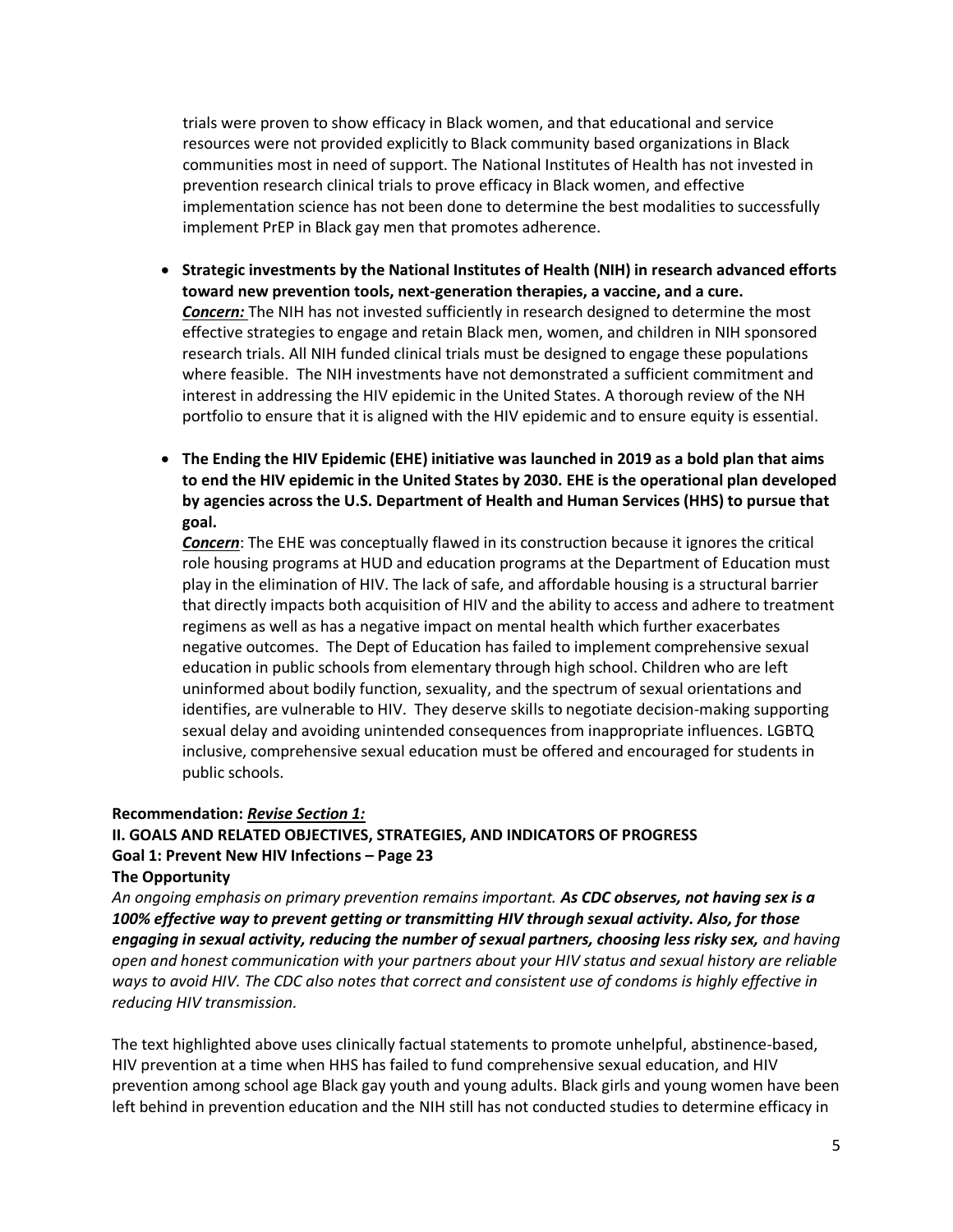broadly distributed biomedical HIV prevention tools, leaving them without the confidence and knowledge they deserve. Language like "less risky sex" is relatively meaningless depending on individual sexual practices, confers judgement on practices instead of promoting harm reducing, solutions that reduce HIV acquisition.

*SSPs and other harm reduction services.* The use of *Safe Injection Facilities* is another harm reduction tool that has proven effective in the reduction of death and co-morbidity by drug overdose, does not increase the use of drugs, and serves as an entry point to an array of public health services to address the general health of the individual.

The term **"at-risk**" appears in the document forty-six (46) times and is used frequently in the document to describe a specific segment of the population which can be perceived as stigmatizing certain groups. "At-risk" is a concept that reflects a chance or a probability. It does not imply certainty (Dilmitis, 2012). As outlined in the UNAIDS Terminology Guidelines (2015), the term at-risk should be avoided because it implies that risk is contained within certain groups and while we understand that membership in one group or another does not place individuals at risk; behavior does.

NBWHAN and NBGMAC call on HHS to further examine the use of the term "at-risk to ensure that the term is clear, is not clouded by ambiguity, and that it does not continue to perpetuate stereotypes among specific groups of individuals.

### **Objectives and Strategies**

## **Goal 3: Reduce HIV-Related Disparities and Health Inequities**

### **Objective 3.1 Reduce HIV-related stigma and discrimination**

**Recommendation:** Racial stigma, and the differential treatment that is a result of it must be discussed. Black people especially in the Southern United States despite examples of progress, are still systemically stigmatized, marginalized, and discriminated against because of their race. These States and jurisdictions also have disproportionate rates of STIs, co-morbidities, HIV cases, HIV morbidity and mortality. Within these states and counties, despite recent increases in federal resources, Black communities and organizations still do not receive proportional resources to address their needs. There is an urgent need for research on community level and institutional/facilities related stigma and discrimination especially in healthcare facilities that can be implemented at scale to dramatically reduce these barriers to care.

### **Table A.1. (Page 59) Composition of Joint Viral Hepatitis/HIV Federal Steering Committee**

**Recommendation:** Representatives from the Department of Education and the Department of Labor should be included on the Federal Steering Committee. The workforce and educational needs of people living and vulnerable to HIV and Viral Hepatitis must be considered in a more systematic way. Mixed messages on disability status and accommodations must be considered and addressed.

### **Box 3 (Page 27) STD Specialty Clinics**

**Recommendation:** The role of community-based organization in the provision of STI prevention and treatment services, especially in Black/African American communities is essential to the goal of reducing and eliminating STIs and the damage they do to the public health. Government investments in public health have not kept pace with the needs for STI prevention and treatment services in Black communities as these rates continue to increase among Black gay men, Black women and Black youth aged 13-24. The role of STD Specialty Clinics, should be included as a key focus of the Plan and rebranded as Sexual Health Clinics, offering low to no-cost HIV and STI services.